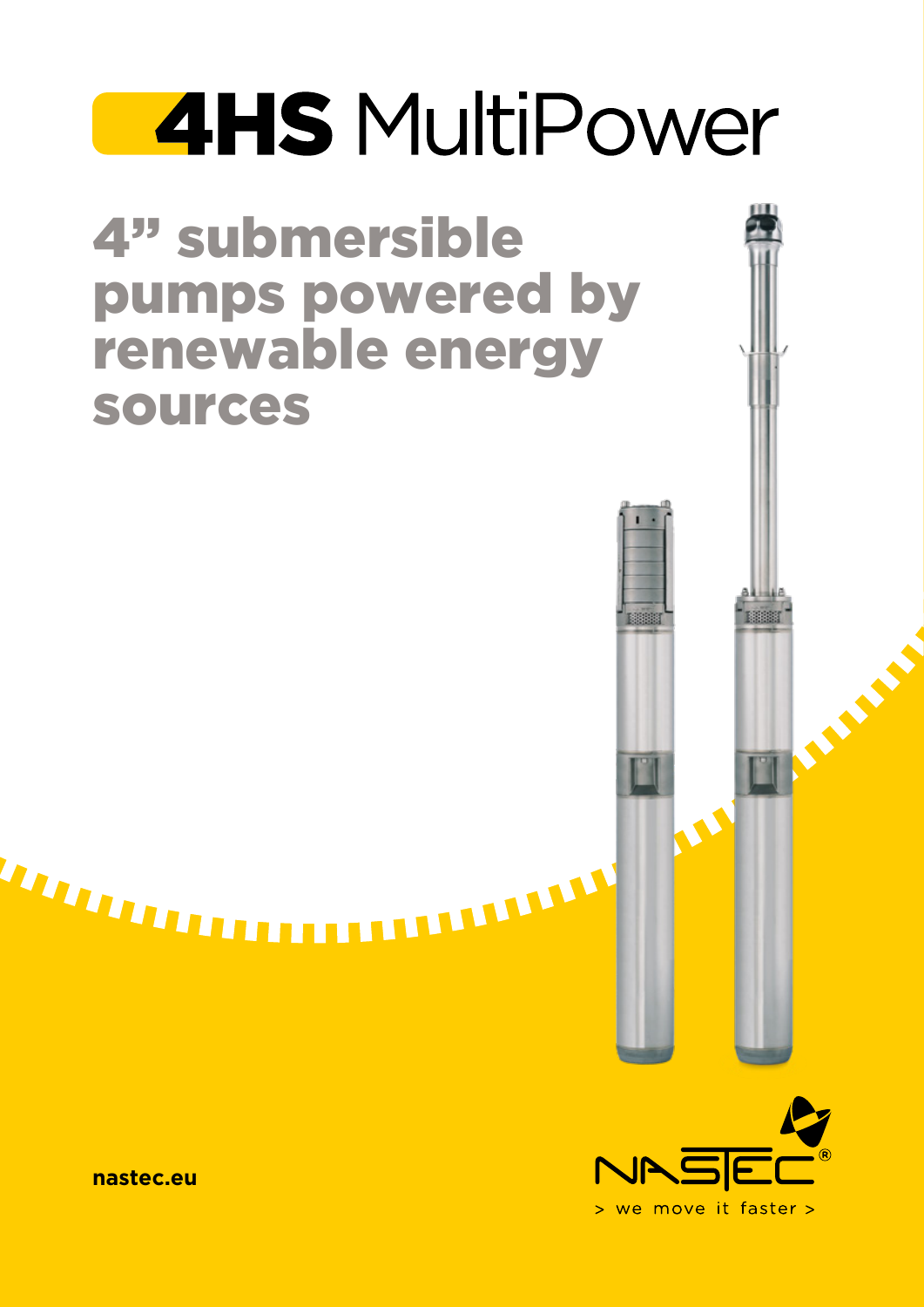## 4HS MultiPower pumps powered by renewable energy sources, is a new range from 4HS pumps with built-in inverter.

4HS MultiPower pumps can be powered by AC or DC with a wide range of operating voltage (90 - 265 VAC / 90 - 400 VDC). This means that 4HS MP pumps can be connected to solar panels, batteries, wind turbine and a diesel generator.

A special software algorithm allows for adjusting the hydraulic performance to each source and to the available power while maximising the amount of water pumped.

# All the advantages of built-in electronics

The built-in electronics inside the motor avoid the use of shielded cables and output filters, and it is the ideal solution for any application in remote locations without surveillance and climatically adverse.

In fact, in the traditional solutions, the solar inverter is pla-



ced above ground and, being exposed to the weather, could suffer of:

- **Overheating**
- **Water infiltration**
- $\blacksquare$  Thermal shock
- **Damage by animals** or people

The built-in electronics are directly cooled by the water flow; the operating temperature of the electronic components is so low as to ensure considerably longer life than a surface inverter affected by high temperatures, humidity, dust and sunlight.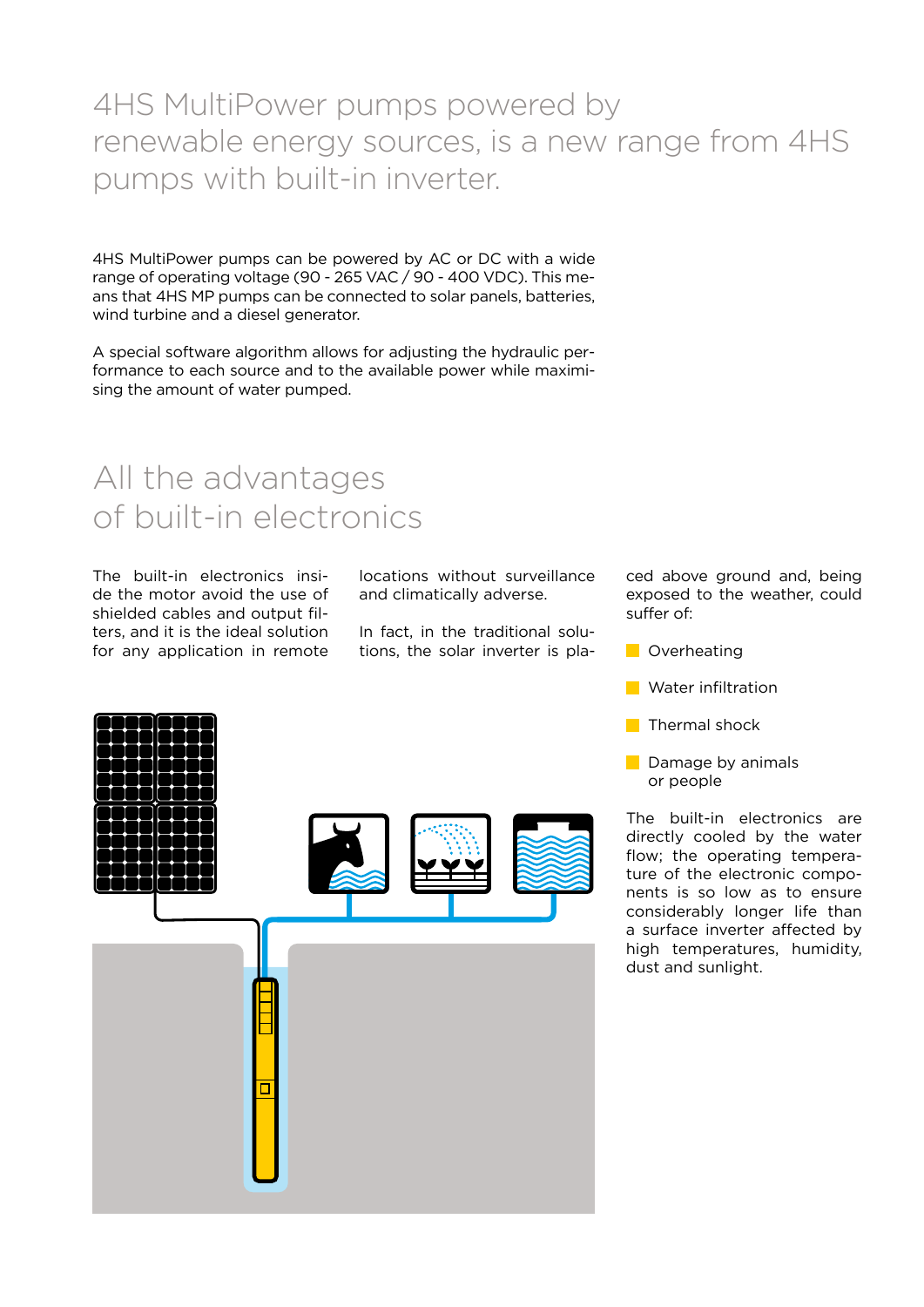4HS MultiPower pump can be installed with CM MultiPower control module or without it, thus becoming a "plug and pump" system.



If the CM MultiPower control module is not used, signal cables can be used to



control pump start and stop, connecting a float switch, for example. All the protections against overload, surges and dry running are integrated into the on-board inverter.

If the signal cables are connected to the CM MultiPower control module, it is possible to:

- Control the electric parameters (current, power, voltage).
- Record and store all the alarms related to the working hours.
- Connect a pressure or a flow sensor to monitor the pump's performance.
- Connect a pressure or float switch.
- **Provide an alarm digital** output for remote control.



Use of auxiliary genset

If solar energy is absent or insufficient, it is possible to power the pump with an auxiliary genset to achieve the desired pump performance.

An AC/DC selector is used to change the power source.



# Integrated on-board protection

Protection against overload, surges and dry running are integrated into the pump's electronic circuit.

Electronic protection against dry running avoids the use of probes.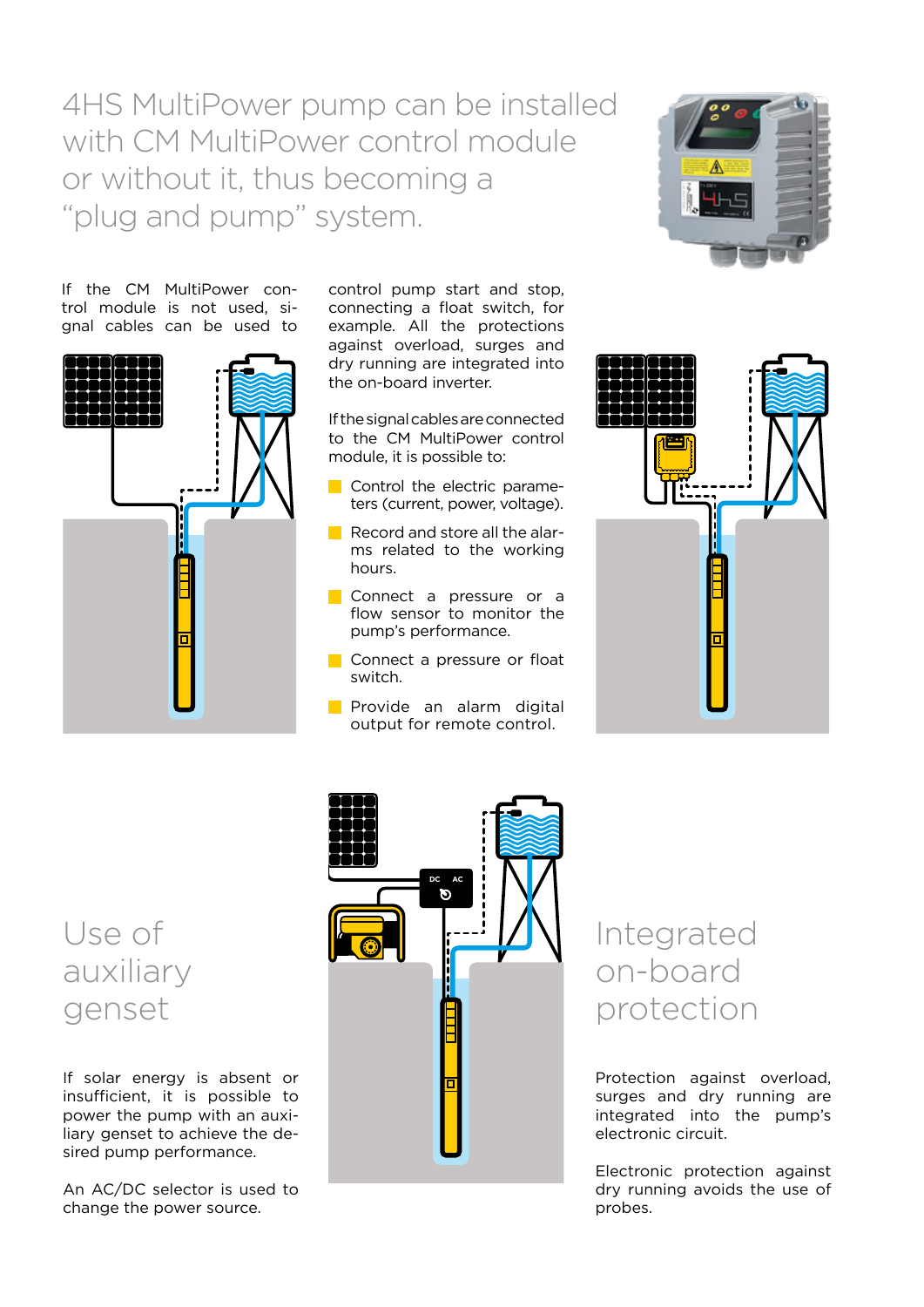# MPPT: always the maximum power available

Based on the varying conditions of solar irradiation and temperature, MPPT (Maximum Power Point Tracking) maximises the electrical power drawn from the panels and therefore the amount of water pumped.

The greater the solar irradiation the faster the pump's rotation speed, and consequently water flow increases.

When solar irradiation decreases (due to clouds or the different times of day), the pump reduces frequency and therefore the flow, but it continues to provide water until the irradiation falls below a minimum level necessary to ensure operation.



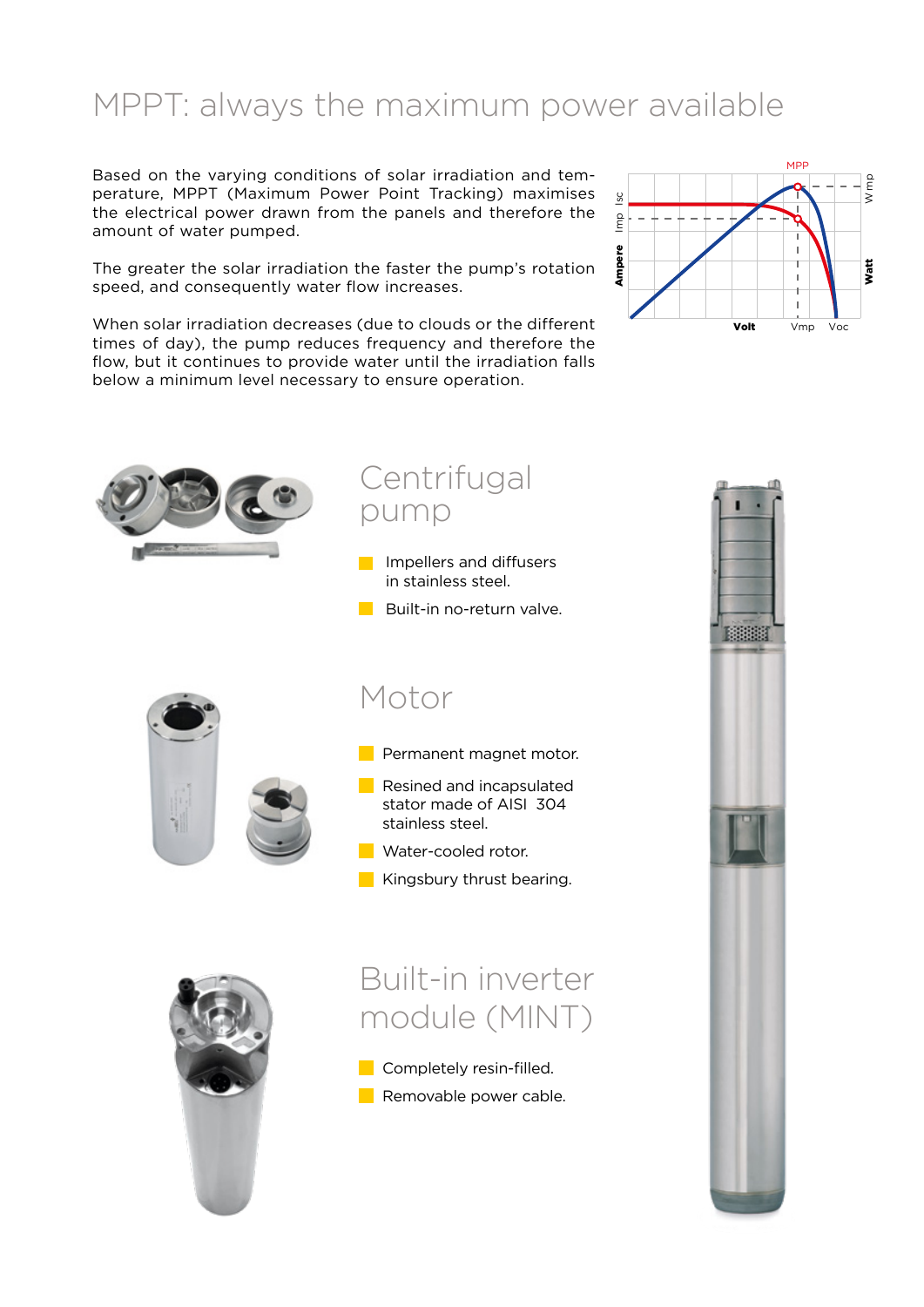

# The helical rotor pump

4HS "H" pumps are equipped with a helical rotor that moves within a double-helix rubber stator.

The rotor is made of AISI 304 stainless steel and coated with a hard chrome surface.

During operation, the rotor moves on the rubber surface and is lubricated by the pumped water.

The flow rate is directly proportional to the pump speed while the pressure supplied is kept almost constant.

In this way, unlike a centrifugal pump, the helical rotor pump provides high head even at low rpm, ensuring water on surface even with very low available power or low solar irradiation.

In addition, the helical rotor pumps feature higher hydraulic efficiency than centrifugal pumps having the same flow. This saves in the number of solar panels necessary for the application.



## Permanent magnet motor

4HS MP pumps are equipped with a permanent magnet motor.

The rotor uses Neodymium magnets coated with thin layers of copper and nickel to ensure greater reliability and durability in addition to superior magnetic performance.

High motor efficiency and starting torque make it possible for the pump to run even in low-light conditions.

The integrated inverter module converts DC energy into useful electrical energy to drive the motor efficiently and, at the same time, adjusts the pump

speed according to the available irradiation, maximising the power extracted (MPPT).

Overload, overheating, dry-run protections are integrated on board.

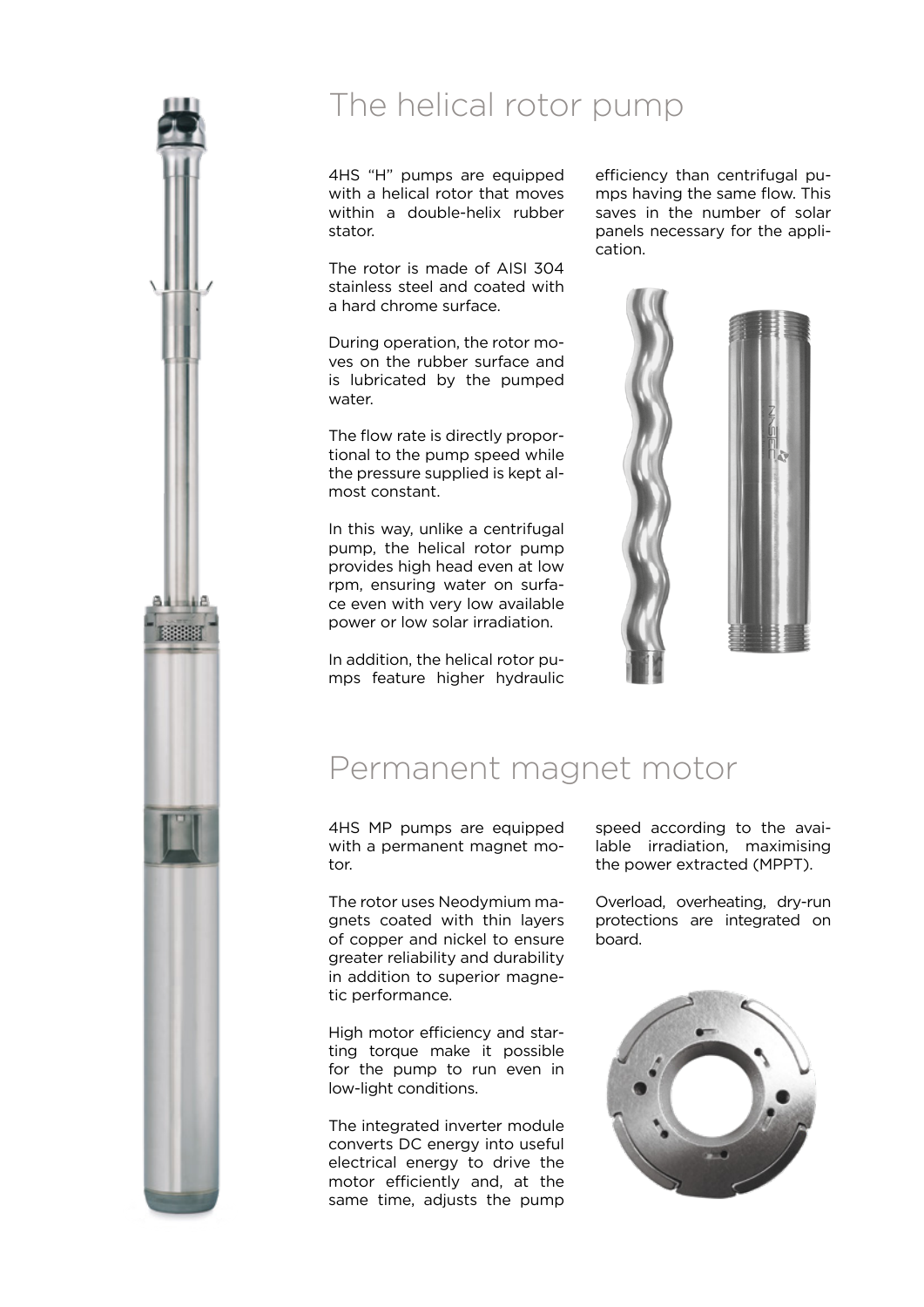# Pump selection

For the correct selection of a 4HS MultiPower pump to be used in a photovoltaic system, it is necessary to know:

**Desired daily water quantity Total dynamic head Installation location** 

Based on location it is possible to calculate average daily radiation [kWh/m2/day]. Average daily radiation can then be considered as the number of hours the pump works with 1 kW/m2, the value of reference for defining solar panel performance.

Dividing the required water quantity by the hours, nominal flow is calculated and, in addition to the required head, the right pump can be selected.





For a full sizing of your solar pumping system, it is recommended using Nastec Solar Calculator (NSC) at:

#### solar.nastec.eu



## Performance 4HS 01/03H MP



| <b>Model</b> | <b>Voltage</b>                                                     | <b>Max</b><br>current | Power Max<br>factor power |        | <b>Length</b> | Discharge Pump |      | <b>Max</b> | <b>Packing</b><br>weight diameter* dimensions | <b>Total</b><br>weight |
|--------------|--------------------------------------------------------------------|-----------------------|---------------------------|--------|---------------|----------------|------|------------|-----------------------------------------------|------------------------|
| 4HS          |                                                                    | [A]                   |                           | P1 IW1 | [mm]          |                | [kg] | [mm]       | <b>Tcm1</b>                                   | [kg]                   |
|              | 01/03H MP   90-400 VDC   13 (100 VDC)  <br>90-265 VAC 13 (100 VAC) |                       |                           | 1300   | 1385          | 11/4"          | 21   | $99*$      | 120x20x29 22                                  |                        |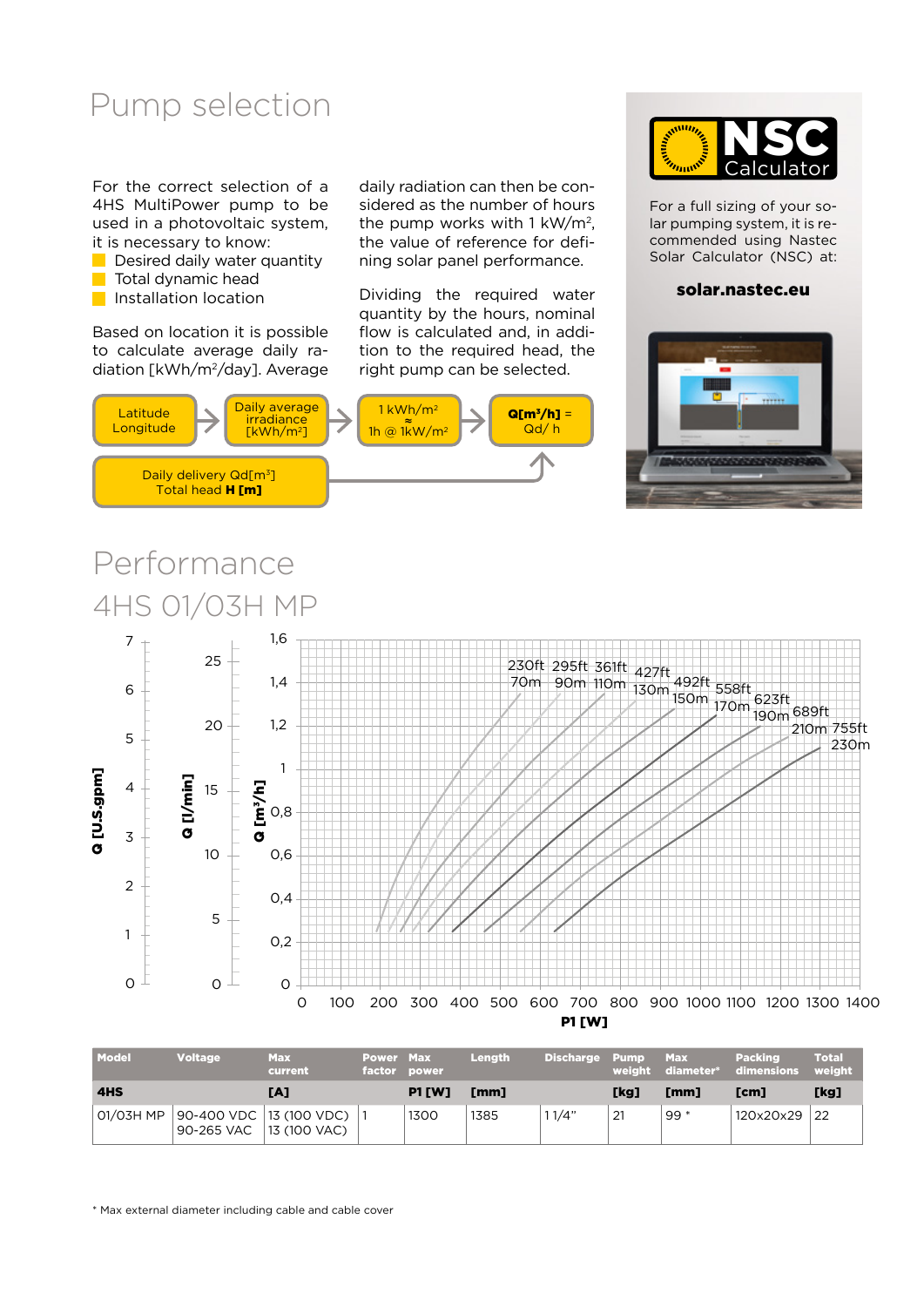# Performance 4HS 02/02H MP



| v |  |
|---|--|

| <b>Model</b> | <b>Voltage</b>          | <b>Max</b><br>current                                           | <b>Power Max</b> | factor power  | Length | Discharge Pump |      | Max<br>weight diameter* | <b>Packing</b><br>dimensions | <b>Total</b><br>weight |
|--------------|-------------------------|-----------------------------------------------------------------|------------------|---------------|--------|----------------|------|-------------------------|------------------------------|------------------------|
| 4HS          |                         | [A]                                                             |                  | <b>P1 [W]</b> | [mm]   |                | [kg] | [mm]                    | [cm]                         | [kg]                   |
| 02/02H MP    | 90-265 VAC 13 (100 VAC) | 90-400 VDC   13 (100 VDC)                                       |                  | 1300          | 1350   | 11/4"          | 19,5 | 99 *                    | 120x20x29 20.5               |                        |
|              | 90-265 VAC              | 02/02HR MP   90-400 VDC   16 (125 VDC)<br>$16(125 \text{ VAC})$ |                  | 2000          | 1400   | 11/4"          | 20.5 | 99 *                    | 120x20x29 21.5               |                        |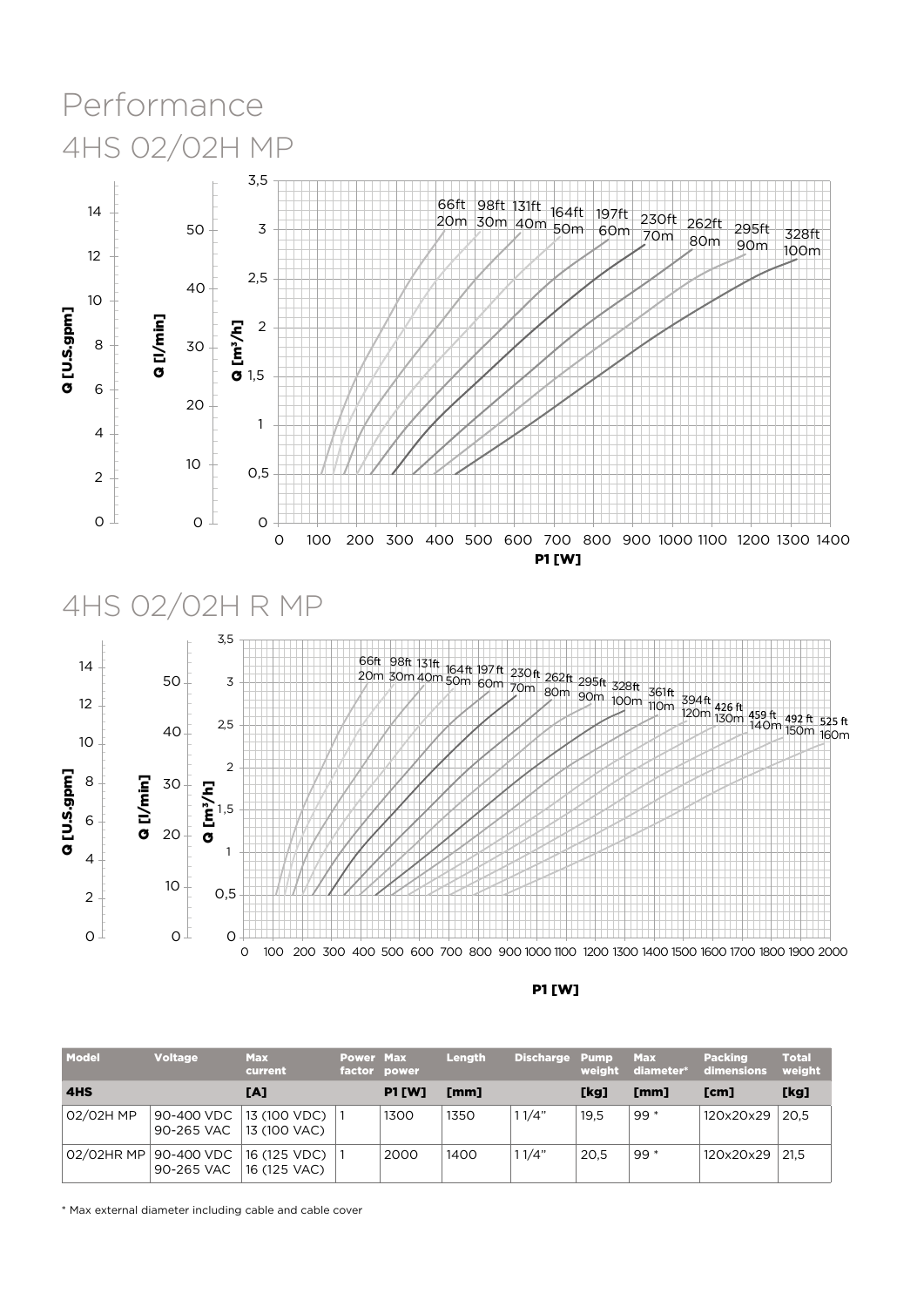#### Performance 4HS 05/04 MP 4HS 05/04 MP 7 8 120 130 30 35 20 m (66 ft) 25 m (82 ft)



## 4HS 05/08 MP 4HS 05/08 MP



#### CM MultiPower installation is recommended for points of operation on the dashed lines.

| <b>Model</b> | <b>Voltage</b>           | <b>Max</b><br>current        | <b>Power Max</b> | factor power  | <b>Length</b> | <b>Discharge</b> | <b>Pump</b><br>weight | <b>Max</b><br>diameter* | <b>Packing</b><br>dimensions | <b>Total</b><br>weight |
|--------------|--------------------------|------------------------------|------------------|---------------|---------------|------------------|-----------------------|-------------------------|------------------------------|------------------------|
| 4HS          |                          | [A]                          |                  | <b>P1 [W]</b> | [mm]          |                  | [kg]                  | [mm]                    | [cm]                         | [kg]                   |
| 05/04 MP     | 90-400 VDC<br>90-265 VAC | 16 (100 VDC)<br>16 (100 VAC) |                  | 1600          | 879           | 11/2"            | 19,5                  | $99*$                   | 120x20x29                    | 20.5                   |
| 05/08 MP     | 90-400 VDC<br>90-265 VAC | 16 (187 VDC)<br>16 (187 VAC) |                  | 3000          | 1013          | 11/2"            | 22                    | $99*$                   | 120x20x29                    | $\frac{123}{}$         |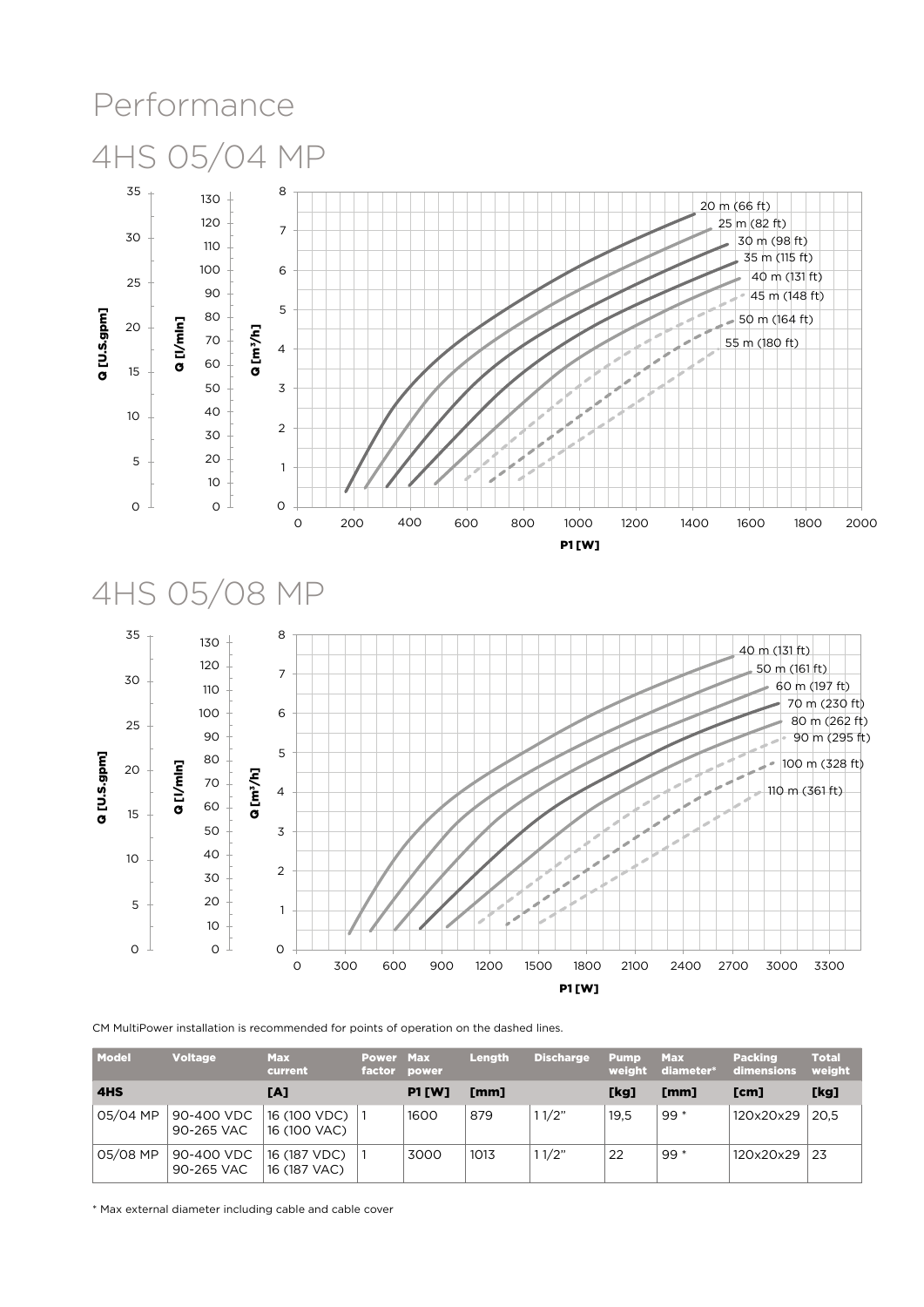# Performance 4HS 08/03 MP 4HS 08/03 MP



## 4HS 08/05 MP 4HS 08/05 MP



CM MultiPower installation is recommended for points of operation on the dashed lines.

| Model    | <b>Voltage</b>           | <b>Max</b><br>current        | Power Max<br>factor power |               | <b>Length</b> | <b>Discharge</b> | <b>Pump</b><br>weight | <b>Max</b><br>diameter* | <b>Packing</b><br>dimensions | <b>Total</b><br>weight |
|----------|--------------------------|------------------------------|---------------------------|---------------|---------------|------------------|-----------------------|-------------------------|------------------------------|------------------------|
| 4HS      |                          | [A]                          |                           | <b>P1 [W]</b> | [mm]          |                  | [kg]                  | [mm]                    | [cm]                         | [kg]                   |
| 08/03 MP | 90-400 VDC<br>90-265 VAC | 16 (113 VDC)<br>16 (113 VAC) |                           | 1800          | 858           | 11/2"<br>າ"      | 19.4                  | $99*$                   | 120x20x29                    | 20                     |
| 08/05 MP | 90-400 VDC<br>90-265 VAC | 16 (187 VDC)<br>16 (187 VAC) |                           | 3000          | 950           | 11/2"<br>つ"      | 21                    | $99*$                   | 120x20x29                    | 22                     |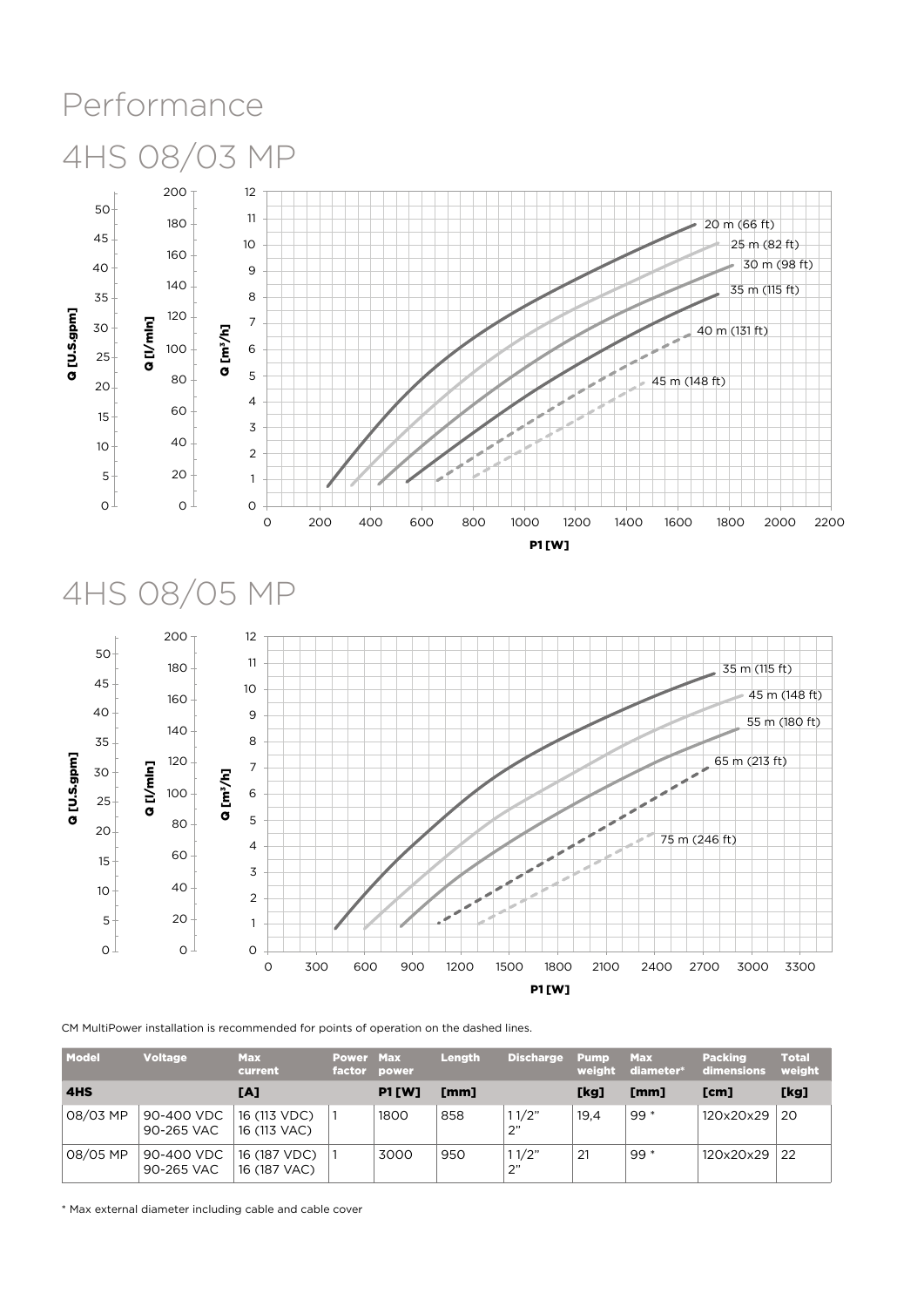# Materials



| Ref | <b>Description</b>                                                                   | <b>Material</b>                         |
|-----|--------------------------------------------------------------------------------------|-----------------------------------------|
| 1   | Power supply cable<br>with removable<br>connector for drinking<br>water applications | AISI 304 +<br>ACS-KTM-WRAS<br>compliant |
| 3   | <b>MINT: Electronic</b><br><b>Integrated Module</b>                                  |                                         |
| 4   | Cable guard                                                                          | AISI 304                                |
| 5   | Lower thrust bearing                                                                 | AISI 304                                |
| 6   | Rubber diaphragm                                                                     | <b>EPDM</b>                             |
| 7   | Lower bush                                                                           | SiC                                     |
| 8   | Tilting disc                                                                         | AISI 304                                |
| 9   | Pads                                                                                 | AISI420j                                |
| 10  | Carbon disc                                                                          | CTI25                                   |
| 11  | Shaft with rotor                                                                     | AISI 431                                |
| 12  | Canned type stator                                                                   | AISI 304                                |
| 13  | Upper bush                                                                           | SiC                                     |
| 14  | Upper thrust bearing                                                                 | Teflon                                  |
| 15  | Ceramized sleeve                                                                     | AISI 304 + Ceramic                      |
| 16  | Mechanical seal                                                                      | SiC                                     |
| 17  | Rotating sandguard                                                                   | NBR                                     |
| 18  | Pump filter                                                                          | AISI 304                                |
| 19  | Pump bracket                                                                         | AISI 304                                |
|     | <b>Centrifugal pump</b>                                                              |                                         |
| 20  | <b>Diffusers</b>                                                                     | AISI 304                                |
| 21  | Impellers                                                                            | AISI 304                                |
| 22  | Pump shaft                                                                           | AISI 304                                |
| 23  | Discharge                                                                            | AISI 304                                |
| 24  | <b>Straps</b>                                                                        | AISI 304                                |
|     | <b>Helicoidal rotor pump</b>                                                         |                                         |
| 25  | No-return valve                                                                      | AISI 304                                |
| 26  | Helicoidal stator                                                                    | EPDM + AISI 304                         |
| 27  | Supporting pipe                                                                      | AISI 304                                |
| 28  | Junction                                                                             | AISI 304                                |
| 29  | Helicoidal rotor                                                                     | AISI 304 cromed                         |
| 30  | Safety hook                                                                          | AISI 304                                |
| 31  | Flexible shaft                                                                       | AISI 316                                |
| 32  | Pump adaptor                                                                         | AISI 304                                |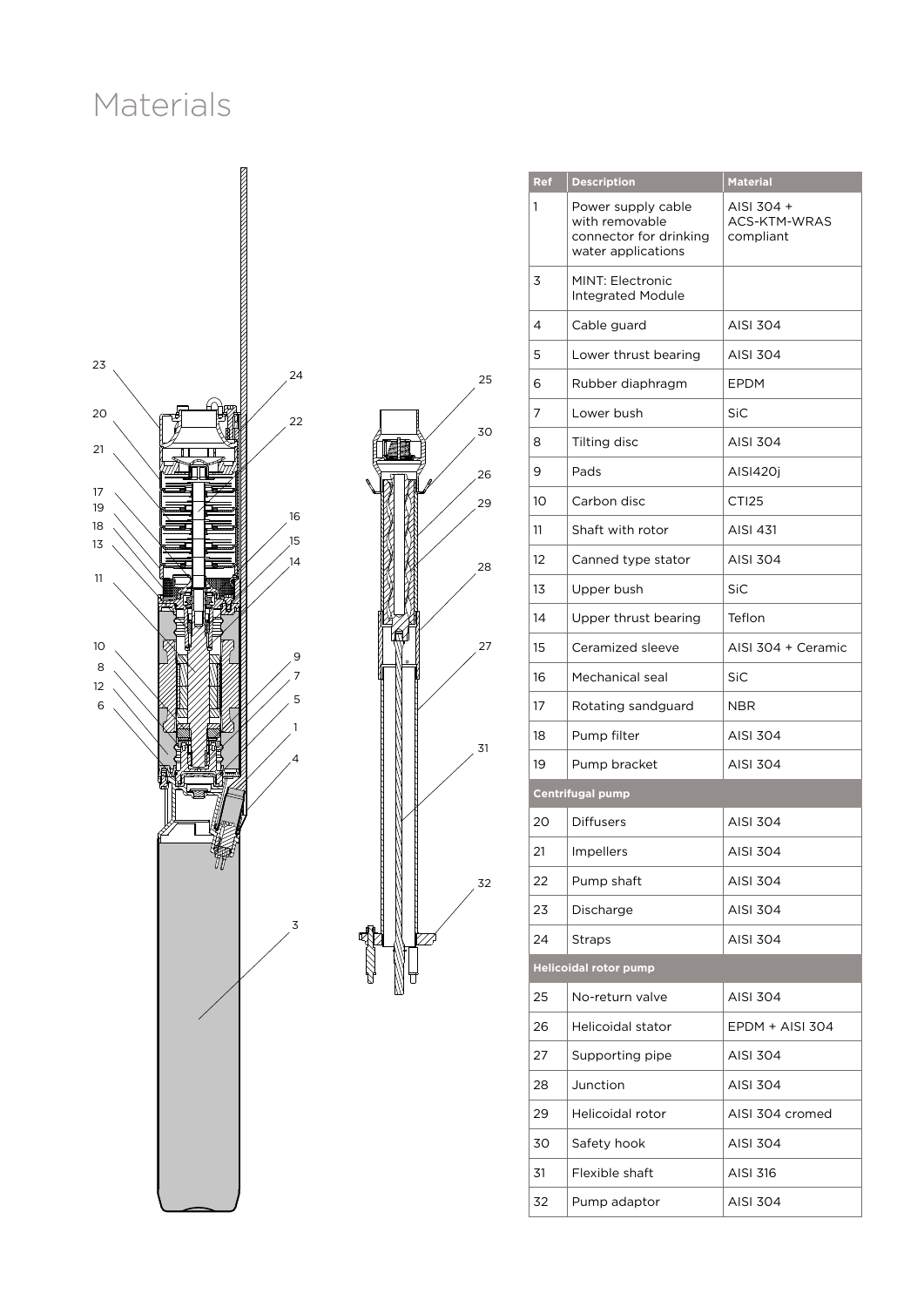# General specifications

| <b>4HS MultiPower</b>                |                                                                                                                                |
|--------------------------------------|--------------------------------------------------------------------------------------------------------------------------------|
| Max liquid temperature               | 35°C (92°F)                                                                                                                    |
| Min liquid cooling speed             | $0.2 \, \text{m/s}$                                                                                                            |
| Characteristics of the pumped liquid | clean, chemically not aggressive, not explosive, without solid and fibre content,<br>with max 50 g/m <sup>3</sup> sand content |
| Protection grade                     | <b>IP68</b>                                                                                                                    |
| Maximum immersion depth              | 150 m                                                                                                                          |
| <b>Materials</b>                     | Motor and pump in AISI 304 stainless steel                                                                                     |
| Cable                                | Flat cable ACS - WRAS - KTM approved                                                                                           |
| <b>CM MultiPower Control Module</b>  |                                                                                                                                |
| Max ambient temperature              | 50°C (122°F)                                                                                                                   |
| Protection grade                     | <b>IP55</b>                                                                                                                    |
| <b>Materials</b>                     | Aluminium enclosure, PVC labels, cable gland in polyamide (PA), display<br>membrane in polyester (PE)                          |
| Analog input                         | 2 input 4-20 mA + 2 input 4-20 mA or 0-10 V settable by the user                                                               |
| Digital input                        | 4 input N.O or N.C settable by the user                                                                                        |
| Digital output                       | 2 relays output 5 A, 250 VAC, N.O or N.C settable by the user                                                                  |
| User display                         | display LCD backlit, 16 characters x 2 rows, 5 buttons                                                                         |
| Short-circuit protection             | fuse                                                                                                                           |

| <b>Certifications</b> |  |
|-----------------------|--|
| <b>CE</b>             |  |

4HS MultiPower pump can be installed both vertically and horizontally, as long as the outlet is never lower than the horizontal axis.

To ensure proper cooling if 4HS is not installed in a 4" well, it is necessary to use a cooling sleeve.